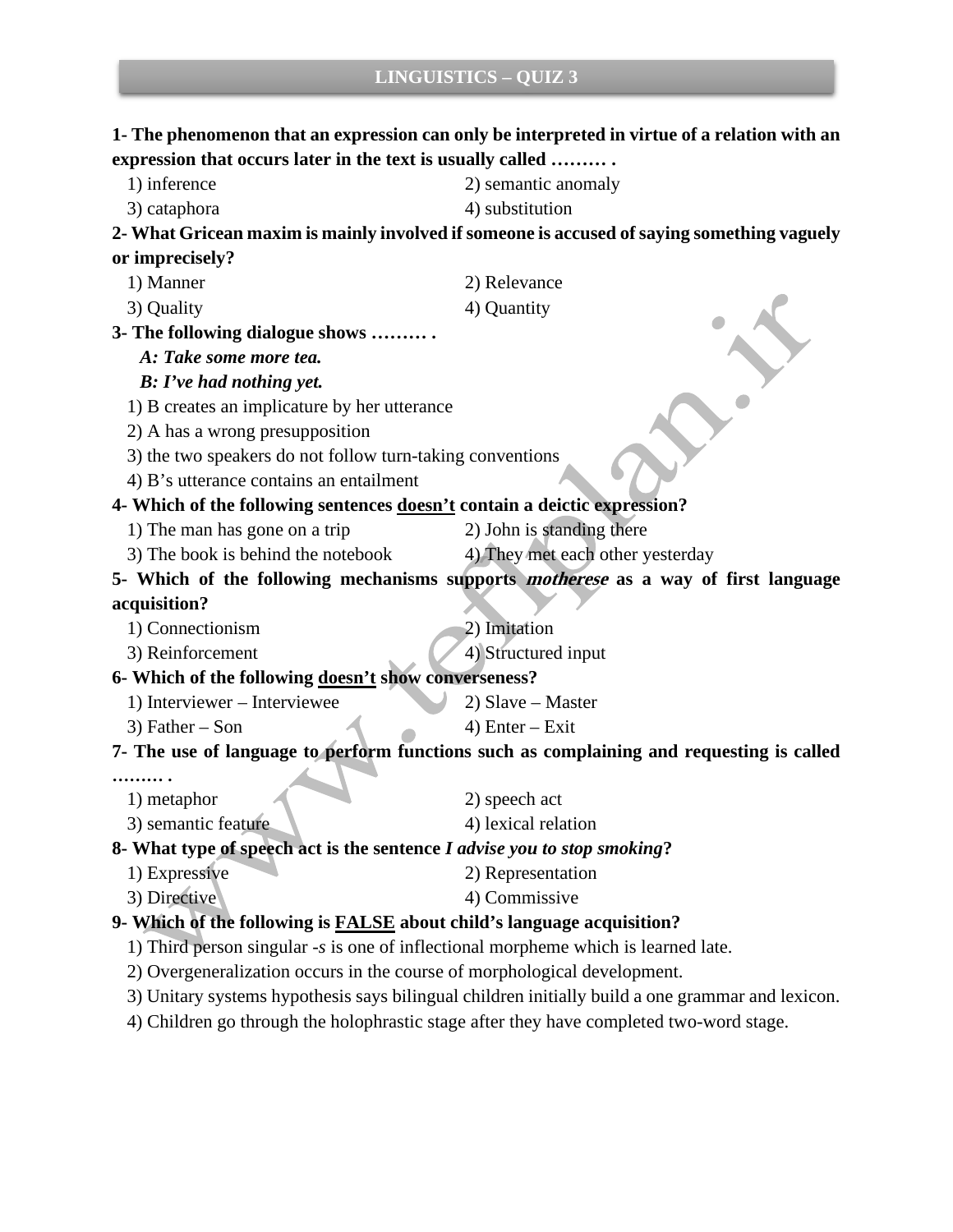## **10- The type of cohesive device used in "Everyone thinks he's guilty. If so, no doubt he'll resign." is called ……… .**

1) anaphora 2) ellipsis 3) substitution 4) parallelism **11- S-selection is a property of ……… and has the function of ……… .** 1) nouns – giving different connotations to  $NP(s)$ 2) verbs – choosing the semantically right  $NP(s)$ 3) verbs – deciding on the type of grammatical category 4) nouns – specifying the words that go with the NP **12- The sentence** *I pronounce you husband and wife* **is a(n) ……… .** 1) indirect locution 2) indirect speech act 3) implicit performative 4) direct illocution **13- Instead of using case endings, English uses preposition "from" to mark the thematic relation of ……… .** 1) goal 2) source 3) agent 4) experiencer **14**- **The sequential stages of language acquisition are ……… .** 1) babbling, one word, cooing, telegraphic 2) babbling, cooing, telegraphic, one word 3) cooing, babbling, holophrastic, telegraphic

4) cooing, babbling, holophrastic, one word

**15- A well-structured discourse achieves ……… as a result of following the maxim of relevance.**

1) coherence 2) illocutionary force

3) cohesion 4) semanticity

### **16- The sentence 'I heard her talking on the phone' ……… .**

- 1) relates one deep structure to two surface structures
- 2) shows grammatical ambiguity
- 3) violates the maxim of quality
- 4) exemplifies tautology in language

#### **17- Which statement characterizes 'rational' perspective of L1 acquisition?**

- 1) General learning mechanism account for language learning.
- 2) Language learning is independent of other kinds of learning.
- 3) What children learn to say is directly related to input.

4) There is no pre-programmed knowledge of language.

# **18- The two meanings of the word** *lead* **(meaning 'guide' and 'a kind of metal') refer to the concept of ……… .**

- 
- 1) hyponymy 2) lexical entailment
- 3) associative meaning 4) homonymy
-